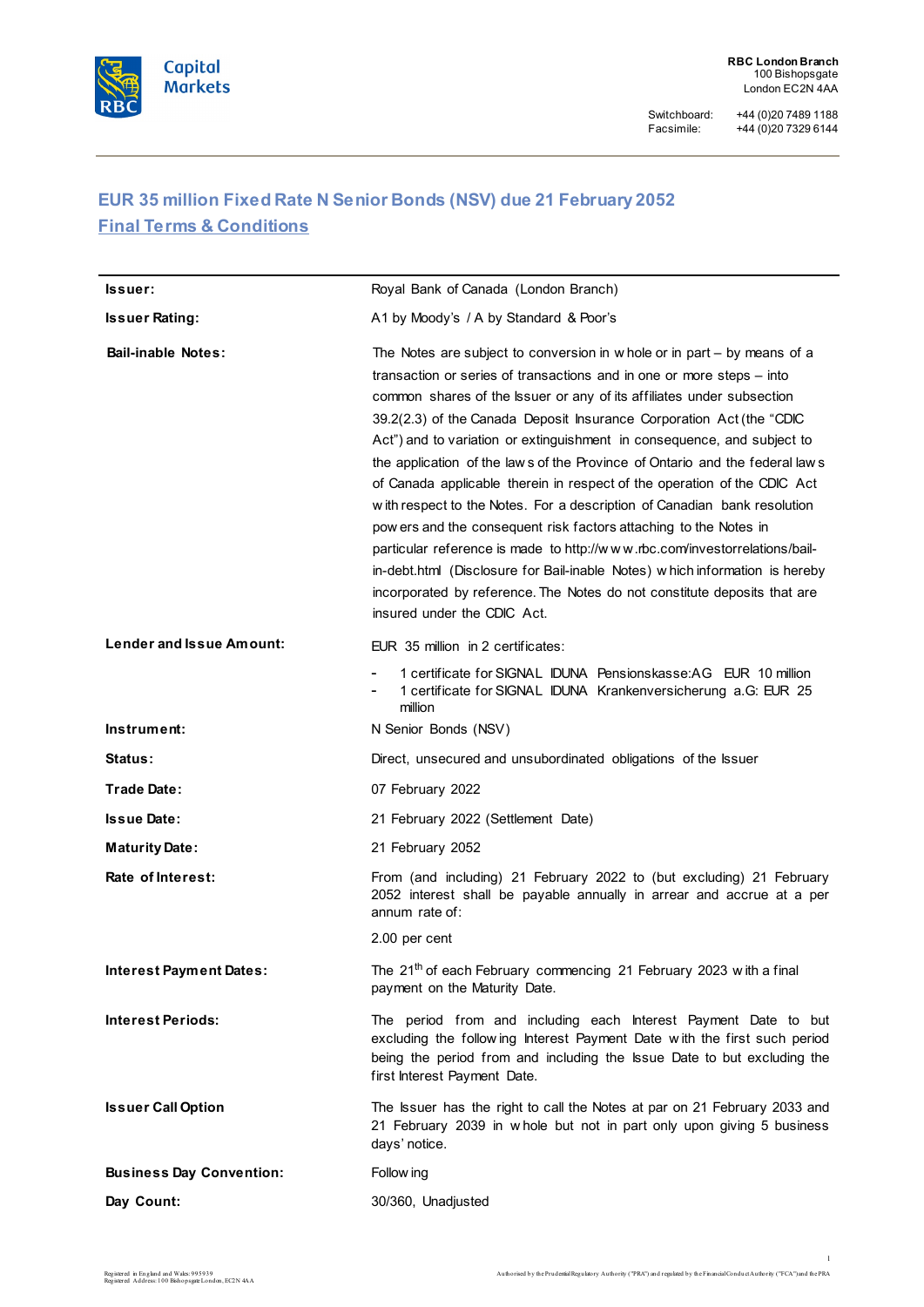

**RBC London Branch** 100 Bishopsgate London EC2N 4AA

Switchboard: +44 (0)20 7489 1188 Facsimile: +44 (0)20 7329 6144

| <b>Issue Price:</b>                            | $100.00$ per cent                                                                                                                                                                                                                                                                                                                                                                                                                             |
|------------------------------------------------|-----------------------------------------------------------------------------------------------------------------------------------------------------------------------------------------------------------------------------------------------------------------------------------------------------------------------------------------------------------------------------------------------------------------------------------------------|
| <b>Redemption Price:</b>                       | $100.00$ per cent                                                                                                                                                                                                                                                                                                                                                                                                                             |
| <b>Net Proceeds:</b>                           | EUR 35 million                                                                                                                                                                                                                                                                                                                                                                                                                                |
| <b>Business Days:</b>                          | London, TARGET                                                                                                                                                                                                                                                                                                                                                                                                                                |
| Denominations:                                 | EUR 100,000                                                                                                                                                                                                                                                                                                                                                                                                                                   |
| <b>Governing Law:</b>                          | German law other than with respect to the Bail-In regime when Province<br>of Ontario and the federal laws of Canada are applicable. By acquiring the<br>notes, each Noteholder (including each beneficial owner) is deemed to<br>attorn to the jurisdiction of the courts in the Province of Ontario in Canada<br>with respect to the CDIC Act and the laws of the Province of Ontario and<br>the federal law s of Canada applicable therein. |
| Documentation:                                 | Standalone N Bond                                                                                                                                                                                                                                                                                                                                                                                                                             |
| Settlement:                                    | Bilaterally between the Issuer and the Lender(s)                                                                                                                                                                                                                                                                                                                                                                                              |
| Assignment:                                    | Minimum amounts EUR 100,000.<br>Unlimited.                                                                                                                                                                                                                                                                                                                                                                                                    |
| Arranger:                                      | Royal Bank of Canada (London Branch)                                                                                                                                                                                                                                                                                                                                                                                                          |
| Paying Agent, Registrar and Transfer<br>Agent: | BNY Mellon Corporate Trust                                                                                                                                                                                                                                                                                                                                                                                                                    |

Royal Bank of Canada, London Branch (the "Issuer")

-----------------------------------------------------------------

Duly authorized

 $\blacksquare$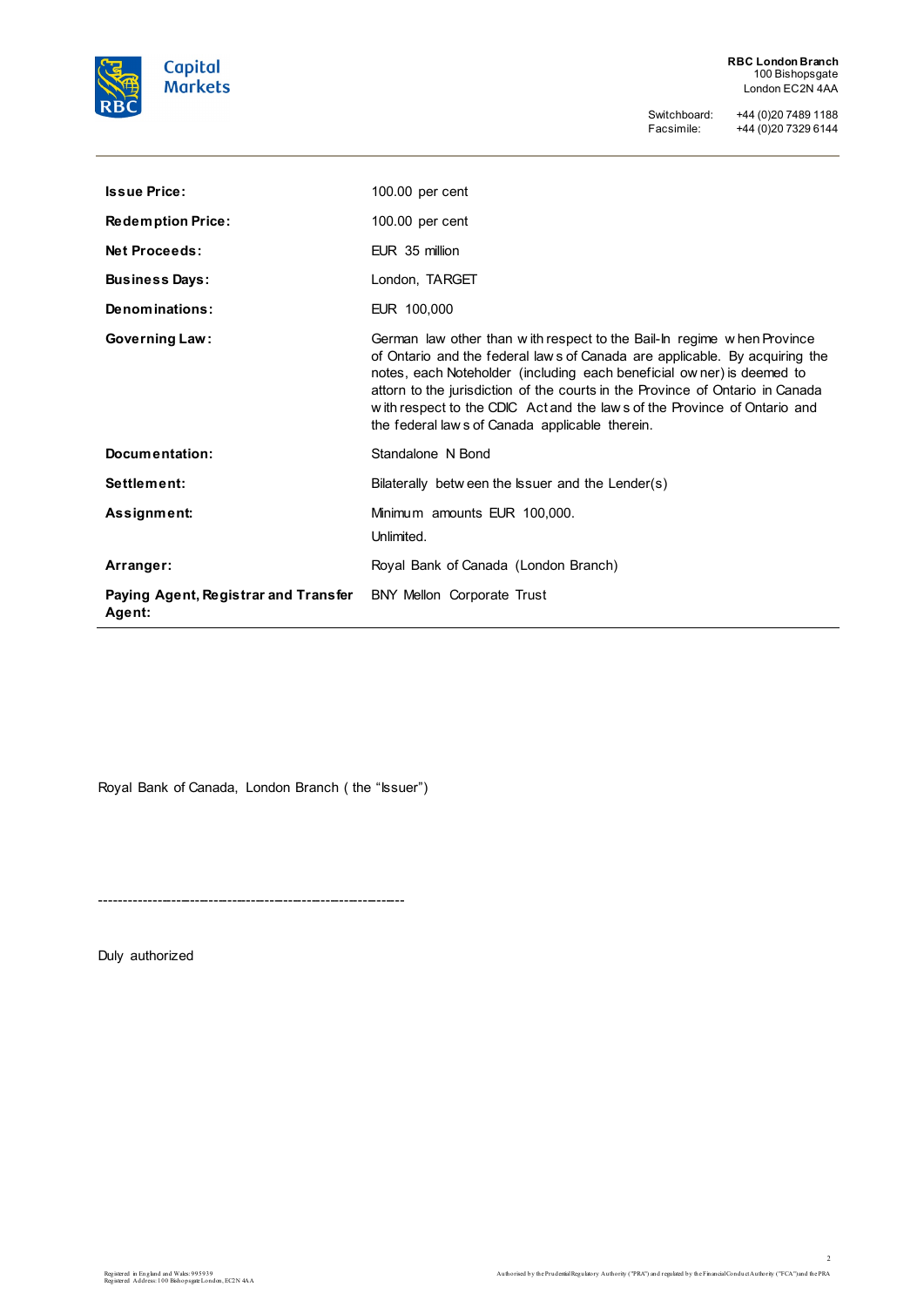

In the execution of this registered bonds (Namensschuldverschreibungen) ("N Bonds") function RBC Europe Limited ("RBCEL") acts purely in an arranging and introductory function betw een Borrow er and Lender. There is no advisory function (including, but not limited to, any investment advice) involved. RBCEL has neither a role in, nor responsibility for, the bilateral N Bond transaction betw een these parties; RBCEL w ill not, and cannot, be held responsible in any form for the respective performance of the parties under the resulting N Bond transaction.

Additionally, RBCEL undertakes no underw riting responsibility in respect of this issuance and gives no undertaking to buy or sell the underlying N Bond.

This terms sheet is for informational purposes only and is strictly confidential.

The N Bonds have not been notified to, registered w ith or approved by the German Federal Financial Supervisory Authority (Bundesanstalt für Finanzdienstleistungsaufsicht - BaFin) for public offer or public distribution under German law .

Accordingly, the registered bonds may not be distributed/offered to or within Germany by way of a public distribution/offer w ithin the meaning of applicable German law s, by w ay of public advertisement or in any similar manner. This terms sheet and any other document relating to the offer of the N Bonds, as w ell as any information contained therein, may not be supplied to the public in Germany or used in connection w ith any offer for subscription of the registered bonds to the public in Germany or any other means of public marketing.

This terms sheet and any other document relating to the offer of the N Bonds are strictly confidential and may not be distributed to any person or entity other than the recipient hereof to w hom this terms sheet is personally addressed.

The receipt of this terms sheet by any person, as w ell as any information contained herein or supplied herew ith or subsequently communicated to any person in connection w ith any offer for subscription is not to be taken as constituting the giving of investment advice to such person. Each such person should make its ow n independent assessment of the merits or otherw ise of acquiring N Bonds and should take its ow n professional advice.

### **OFFERING INFORMATION**

| <b>EEA Retail Investor</b> | The Base Prospectus (as contemplated by the Final Terms of the Notes) has been                                                                                  |
|----------------------------|-----------------------------------------------------------------------------------------------------------------------------------------------------------------|
| Offering Information       | prepared on the basis that any offer of Notes in any Member State of the European<br>Economic Area ("EEA") which has implemented Regulation (EU) 2017/1129 (the |
|                            | "Prospectus Regulation") will be made pursuant to an exemption under the Prospectus                                                                             |
|                            | Regulation, as implemented in the Relevant State, from the requirement to publish a                                                                             |
|                            | prospectus for offers of Notes. Accordingly, the Notes should not be sold or offered,                                                                           |
|                            | directly or indirectly, to persons in any Relevant State except in circumstances which                                                                          |
|                            | w ould not require the publication of a prospectus and any person making or intending to                                                                        |
|                            | make an offer in that Relevant State of Notes should only do so in circumstances in which                                                                       |
|                            | no obligation arises for the Issuer or RBC Europe Limited to publish a prospectus                                                                               |
|                            | pursuant to Article 3 of the Prospectus Regulation or supplement a prospectus pursuant                                                                          |
|                            | to Article 23 of the Prospectus Regulation in relation to such offer. No recipient of this                                                                      |
|                            | termsheet is authorized by any person to act in a way which would result in an offer to it                                                                      |
|                            | being considered to be a placement through an intermediary for the purposes of the                                                                              |
|                            | Prospectus Regulation.                                                                                                                                          |
|                            | The Securities are not intended to be offered, sold or otherwise made available to and                                                                          |
|                            | should not be offered, sold or otherwise made available to any retail investor in the EEA                                                                       |
|                            | without an up-to-date PRIIPS KID being in place with the prior written consent of RBC                                                                           |
|                            | Europe Limited and provided in accordance with the PRIIPS Regulation. For these                                                                                 |
|                            | purposes, a retail investor means a person who is one (or more) of: (i) a retail client as                                                                      |
|                            | defined in point (11) of Article $4(1)$ of Directive 2014/65/EU (as amended, "MiFID II"); or                                                                    |
|                            | (ii) a customer within the meaning of Directive (EU) 2016/97, where that customer would                                                                         |
|                            | not qualify as a professional client as defined in point (10) of Article 4(1) of MiFID II; or (iii)                                                             |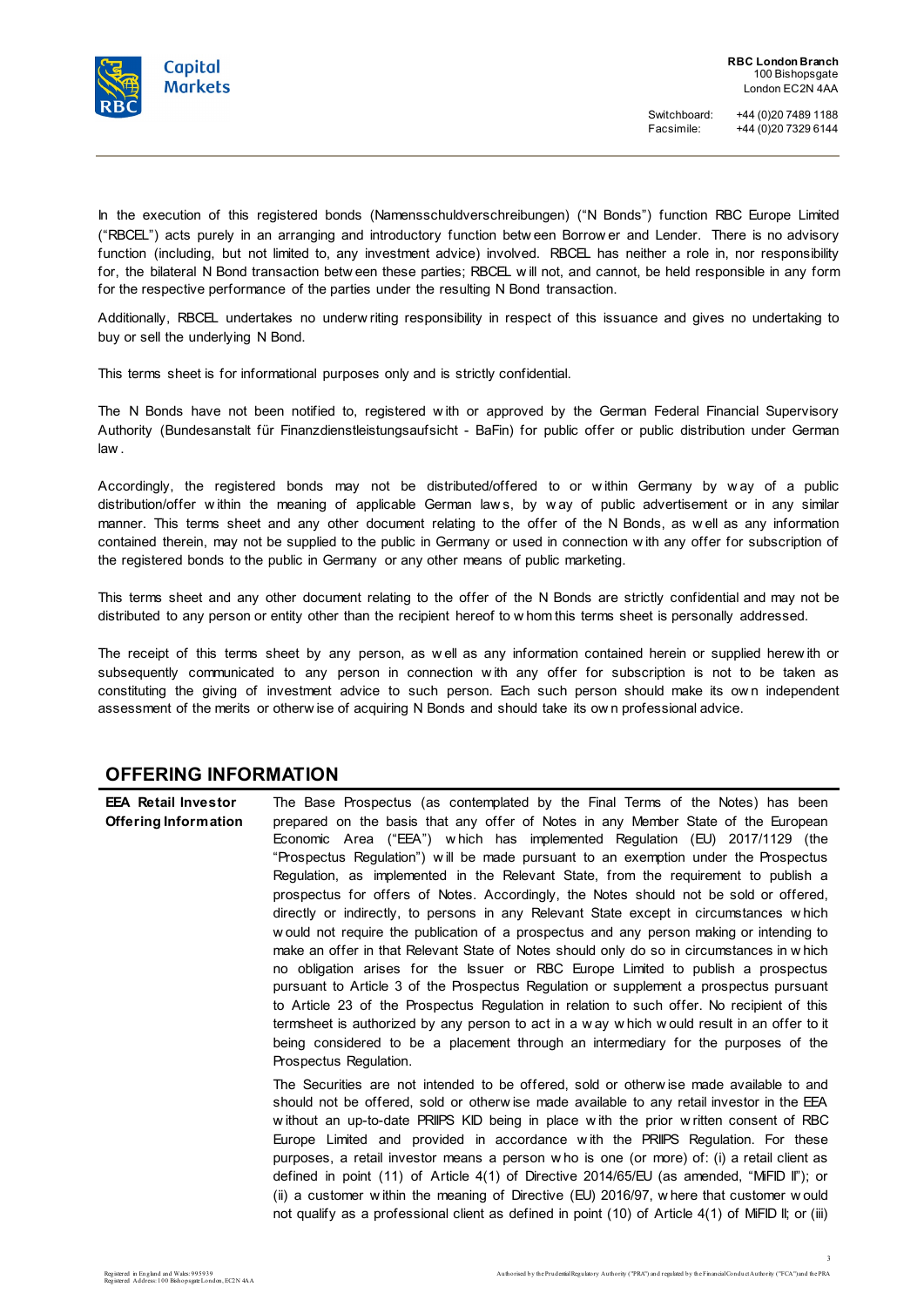

not a qualified investor as defined in Regulation (EU) 2017/1129. If the aforementioned consent of RBC Europe Limited has not been received then no key information document required by Regulation (EU) No 1286/2014 (as amended, the "PRIIPs Regulation") for offering or selling the Notes or otherw ise making them available to retail investors in the EEA has been prepared and therefore offering or selling the Notes or otherw ise making them available to any retail investor in the EEA may be unlaw ful under the PRIIPs Regulation.

**UK Retail Investor Offering Information** The Securities are not intended to be offered, sold or otherw ise made available to and should not be offered, sold or otherw ise made available to any retail investor in the United Kingdom ("UK"). For these purposes, a retail investor means a person w ho is one (or more) of: (i) a retail client as defined in point (8) of Article 2 of Regulation (EU) No 2017/565 as it forms part of domestic law by virtue of the European Union (Withdraw al) Act 2018 ("EUWA"); or (ii) a customer within the meaning of provisions of the FSMA and any rules or regulations made under the Financial Services and Markets Act 2000 (the "FSMA") to implement Directive (EU) 2016/97, w here that customer w ould not qualify as a professional client, as defined in point (8) of Article 2(1) of Regulation (EU) No 600/2014 as it forms part of domestic law by virtue of the EUWA; or (iii) as defined in Article 2 of Regulation (EU) 2017/1129 as it forms part of domestic law by virtue of the EUWA. Consequently no key information document ("KID") required by Regulation (EU) No 1286/2014 as it forms part of domestic law by virtue of the EUWA (the "UK PRIIPs Regulation") for offering or selling the Securities or otherw ise making them available to retail investors in the UK has been prepared and therefore offering or selling the Securities or otherw ise making them available to any retail investor in the UK may be unlaw ful under the UK PRIIPs Regulation.

**Additional UK Offering Information** Each Dealer has represented, w arranted and agreed, and each further Dealer appointed under the Programme w ill be required to represent and agree, that:

> (a) it has only communicated or caused to be communicated and w ill only communicate or cause to be communicated an invitation or inducement to engage in investment activity (w ithin the meaning of Section 21 of the FSMA) received by it in connection w ith the issue or sale of any Securities in circumstances in w hich Section 21(1) of the FSMA w ould not, if the Issuer w as not an authorized person, apply to the Issuer; and

> (b) it has complied and w ill comply w ith all applicable provisions of the FSMA w ith respect to anything done by it in relation to any Securities in, from or otherw ise involving the United Kingdom.

- **US Offering Information** This termsheet is not an offer of securities for sale in the United States. The Notes have not been and w ill not be registered under the US Securities Act of 1933, as amended (the "Securities Act") or any state securities law s, and may not at any time be offered, pledged, sold or otherw ise transferred, directly or indirectly, in the United States or to, or for the account or benefit of, US Persons (as such term is defined in Regulation S under the Securities Act) unless registered under the Securities Act or pursuant to an exemption from such registration.
- **Swiss Offering Information** Each offeror acknow ledges and agrees that, subject to the applicable transitional provisions under the FinSA and the implementing FinSO, the Notes have not been offered and w ill not be offered, directly or indirectly, to the public in Sw itzerland, and have not distributed or caused to be distributed and w ill not distribute or cause to be distributed to the public in Sw itzerland, the Base Prospectus, this termsheet or any other offering material relating to the Notes, other than pursuant to an exemption under Article 36(1) FinSA or w here such offer or distribution does not qualify as a public offer in Sw itzerland. For these purposes, "public offer" refers to the respective definitions in Article 3(g) and (h) FinSA and as further detailed in FinSO.
- **Canadian Offering Information** The Notes have not been and will not be qualified for sale under the securities laws of any province or territory of Canada. Each Dealer has represented and agreed that it has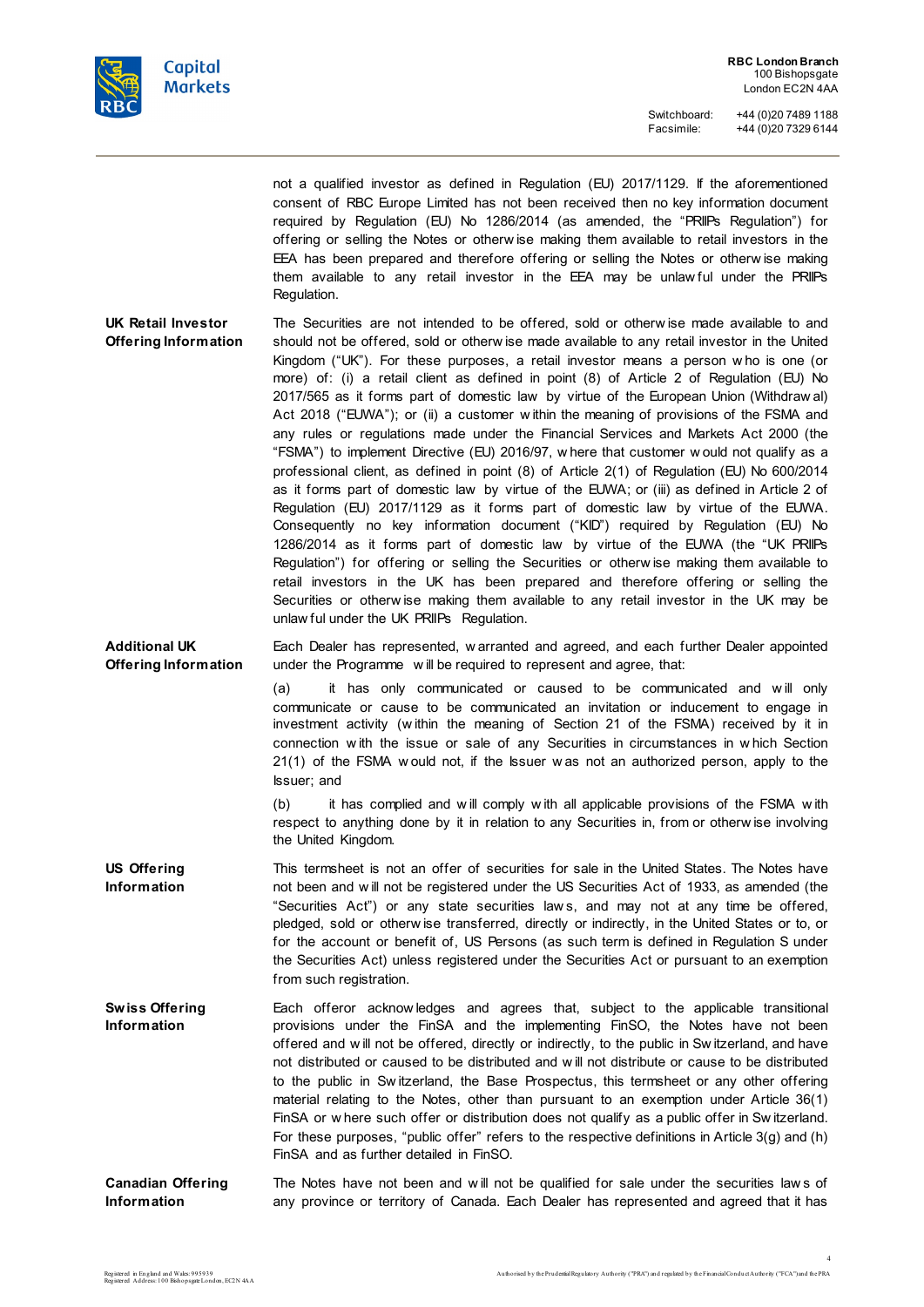

not offered, sold or distributed and w ill not offer, sell or distribute any securities, directly or indirectly, in Canada or to or for the benefit of any resident of Canada, other than in compliance w ith applicable securities law s. Each Dealer has also represented and agreed that it has not distributed or delivered and w ill not distribute or deliver this termsheet, or any other offering material in connection w ith any offering of the securities, in Canada other than in compliance w ith applicable securities law s.

**Hong Kong Offering Information**

#### **WARNING**

The contents of this termsheet have not been review ed by any regulatory authority in Hong Kong or any other jurisdiction. You are advised to exercise caution in relation to the offer. If you are in any doubt about any of the contents of this termsheet, you should obtain independent professional advice.

This is a structured product w hich involves derivatives. Do not invest in it unless you fully understand and are w illing to assume the risks associated w ith it. If you are in any doubt about the risks involved in the product, you may clarify w ith the intermediary or seek independent professional advice.

This termsheet has not been approved by the Securities and Futures Commission in Hong Kong and, accordingly, (i) the Notes (except for Notes w hich are "structured products" as defined in the Securities and Futures Ordinance (Cap. 571) of Hong Kong (the "SFO")) may not be offered or sold in Hong Kong by means of this termsheet or any other document other than to "professional investors" as defined in the SFO and any rules made thereunder, or in other circumstances w hich do not result in the termsheet being a "prospectus" as defined in the Companies (Winding Up and Miscellaneous Provisions) Ordinance (Cap. 32) of Hong Kong (the "C(WUMP)O") or w hich do not constitute an offer to the public w ithin the meaning of C(WUMP)O, and (ii) no person shall issue or possess for the purposes of issue, w hether in Hong Kong or elsew here, any advertisement, invitation or termsheet relating to the Notes w hich is directed at, or the contents of w hich are likely to be accessed or read by, the public of Hong Kong (except if permitted to do so under the securities law s of Hong Kong) other than w ith respect to the Notes w hich are or are intended to be disposed of only to persons outside Hong Kong or only to "professional investors" as defined in the Securities and Futures Ordinance and any rules made thereunder. For distribution through Hong Kong, Royal Bank of Canada Hong Kong Branch and/or its associates w ill receive monetary benefits in distributing this product.

**Singapore Offering Information** Each Dealer acknow ledges that the Base Prospectus has not been, and w ill not be, registered as a prospectus w ith the Monetary Authority of Singapore. Accordingly, each Dealer represents, w arrants, and agrees that it has not offered or sold any Notes or caused the Notes to be made the subject of an invitation for subscription or purchase and w ill not offer or sell any Notes or cause the Notes to be made the subject of an invitation for subscription or purchase, and has not circulated or distributed, nor w ill it circulate or distribute, the Base Prospectus, this termsheet or any other document or material in connection w ith the offer or sale, or invitation for subscription or purchase, of any Notes, w hether directly or indirectly, to any person in Singapore other than (a) to an institutional investor (as defined in Section 4A of the SFA) pursuant to Section 274 of the SFA, (b) to a relevant person (as defined in Section 275(2) of the SFA) pursuant to Section 275(1) of the SFA, or to any person pursuant to Section 275(1A) of the SFA and in accordance w ith the conditions specified in Section 275 of the SFA or (c) otherw ise pursuant to, and in accordance w ith the conditions of, any other applicable provision of the SFA.

> Where the Notes are subscribed or purchased under Section 275 of the SFA by a relevant person w hich is:

- (a) a corporation (w hich is not an accredited investor (as defined in Section 4A of the SFA) the sole business of w hich is to hold investments and the entire share capital of w hich is ow ned by one or more individuals, each of w hom is accredited investor; or
- (b) a trust (w here the trustee is not an accredited investor) w hose sole purpose is to hold investments and each beneficiary is an individual w ho is an accredited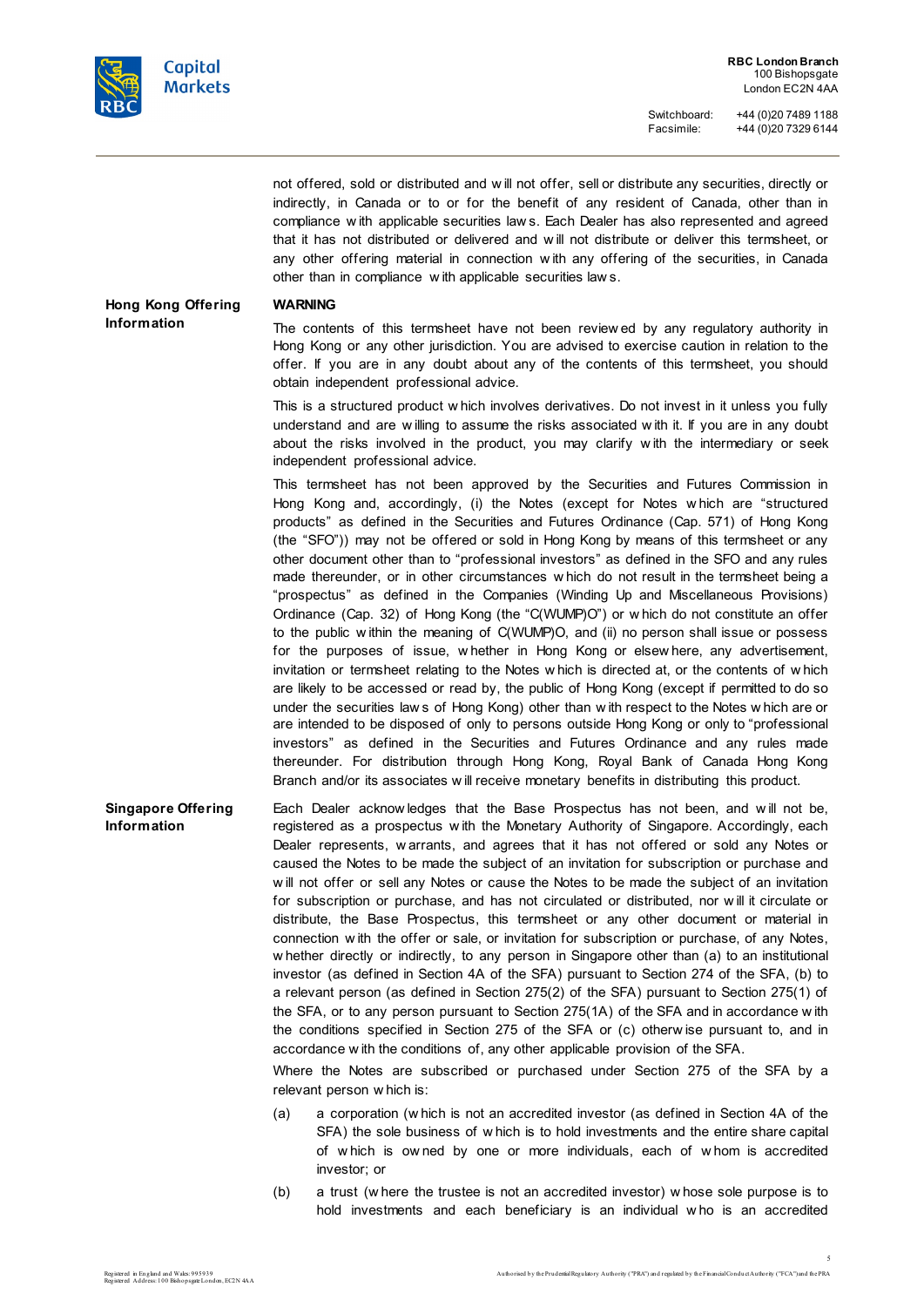

investor, securities or securities-based derivative contracts (each term as defined in Section 2(1) of the SFA) of that corporation or the beneficiaries' rights and interest (how soever described) in that trust shall not be transferred w ithin 6 months after that corporation or that trust has acquired the Notes pursuant to an offer made under Section 275 of the SFA except:

- (i) to an institutional investor or to a relevant person or to any person arising from an offer referred to in Section 275(1A) or Section 276(4)(i)(B) of the SFA;
- (ii) w here no consideration is or w ill be given for the transfer;
- (iii) w here the transfer is by operation of law ;
- (iv) as specified in Section 276(7) of the SFA; or
- (v) as specified in Regulation 37A of the Securities and Futures (Offers of Investments) (Securities and Securities–based Derivatives Contracts) Regulations 2018 of Singapore.

Each Dealer has represented and agreed that Notes have not been, and w ill not be, offered, sold or publicly promoted or advertised by it in the United Arab Emirates other than in compliance w ith any law s applicable in the United Arab Emirates governing the issue, offering and sale of Notes.

**Bahrain Offering Information** This termsheet has been prepared for information purposes of intended investors only w ho w ill be high net w orth individuals and institutions. The issuer represents and w arrants that it has not made and w ill not make any invitation in or from the kingdom of Bahrain and w ill not market or offer the securities to any potential investor in Bahrain. All marketing and offering is made and w ill be made outside the kingdom of Bahrain. The central bank of Bahrain has not review ed, nor has it approved, this termsheet or the marketing of the securities and takes no responsibility for the accuracy of the statements and information contained in this termsheet , nor shall it have any liability to any person for any loss or damage resulting from reliance on any statements or information contained herein.

**Israel Offering Information** Israeli Securities law . Neither such offering nor the Notes have been qualified or approved by the Israeli Securities Authority or any other government or regulatory body. RBC is not licensed under The Regularization of Engagement in Investment Counselling Investment Marketing and Portfolio Management Law , 1995 (the "Counselling Law ") and therefore, RBC does not carry insurance as w ould be required if RBC w ere licensed.

> The purchaser represents, w arrants and covenants that: (i) the purchaser is acquiring the Notes as a principal only and not as an agent of Royal Bank of Canada, (ii) all risks associated w ith the holding or ow ning of the Notes are irrevocably transferred to the purchaser upon the purchase of such Notes by the purchaser, (iii) the purchaser w ill not share w ith RBC any gains or losses it realizes in connection w ith the Notes; (iv) neither RBC nor RBC EL has provided the purchaser with any investment advice in connection w ith the purchaser's purchase of the Notes and the purchaser has consulted w ith its ow n investment advisors in connection therew ith; (v) to the extent relevant to the purchaser. The purchaser will comply with the applicable provisions of Israel's Currency Control Law, 1978 and the amended Currency Control Permit, 1998 promulgated thereunder in connection with the Notes; and (vi) the purchaser shall at all times comply with Israeli and other applicable laws and regulations, including securities laws and regulation, in connection w ith Notes and the purchaser shall take no action w hich w ould or not fail to take any action if the failure w ould cause RBC or RBC EL to be in violation of any such law s or regulations.

**Monaco Offering Information** The securities may not be offered or sold, directly or indirectly, to the public in Monaco other than by a Monaco Bank or a duly authorized Monegasque intermediary. Consequently, this document may only be communicated to Monaco banks duly licensed by the "Autorité de Contrôle Prudentiel" and fully licensed Monaco portfolio management companies by virtue of Law n° 1.144 of July 26, 1991 and Law 1.338, of September 7, 2007 duly licensed by the "Commission de Contrôle des Activités Financières"("CCAF").

**UAE (excluding Dubai** 

**International Financial Centre) Offering Information**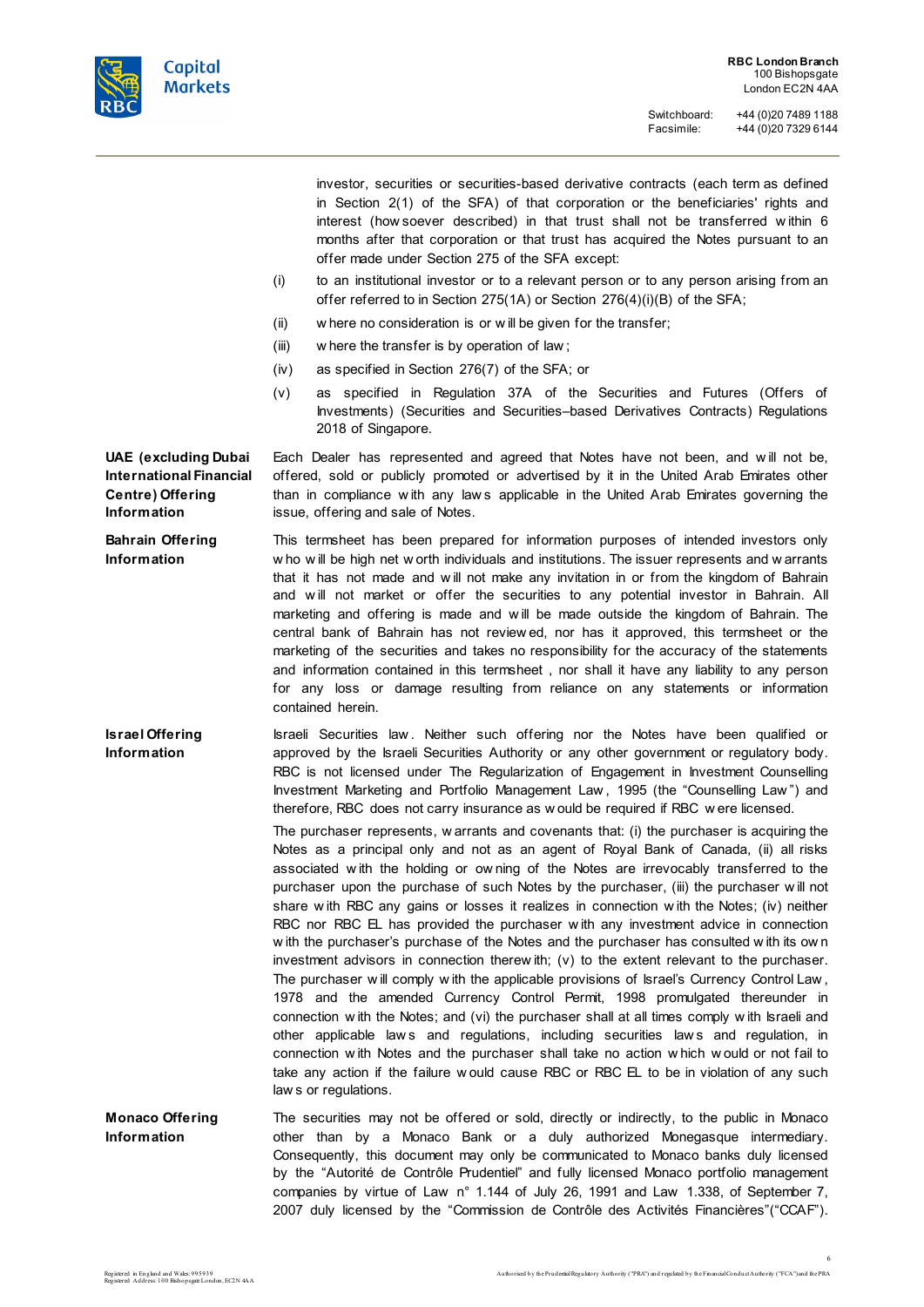

Such regulated intermediaries may in turn communicate this document to potential investors.

**Dubai International Financial Centre Offering Information** Each Dealer has represented and agreed that it has not offered and w ill not offer Notes to any person in the Dubai International Financial Centre unless such offer is:

- (a) An "Exempt Offer" in accordance w ith the Market Rules (MKT) Module of the Dubai Financial Services Authority (the "**DFSA**") rulebook; and
- (b) Made only to persons w ho meet the Professional Client criteria set out in Rule 2.3.3 of the Conduct of Business Module of the DFSA rulebook.

**Japan Offering Information** No registration pursuant to Article 4, Paragraph 1 of the Financial Instruments and Exchange Act of Japan (Act No. 25 of 1948, as amended) (the "FIEA") has been made or w ill be made w ith respect to the Notes. The Dealer has represented and agreed, and each further Dealer appointed under the Base Prospectus w ill be required to represent and agree, that it w ill not offer or sell any Notes, directly or indirectly, in Japan or to, or for the benefit of, any Resident of Japan (as defined under Article 6, Paragraph 1, Item 5 of the Foreign Exchange and Foreign Trade Act (Act No. 228 of 1949, as amended)), or to others for re-offering or resale, directly or indirectly, in Japan or to, or for the benefit of a resident of Japan except pursuant to an exemption from the registration requirements of, and otherw ise in compliance w ith, the FIEA and any other applicable law s, regulations and ministerial guidelines of Japan.

## **SALES RESTRICTIONS AND DISCLAIMERS**

| <b>On-sales of Notes:</b>                  | In addition to the specific restrictions in relation to offers in the EEA, Switzerland and Canada stated<br>above, any on-sales, subsequent offer or buy back of the Notes should only be made in accordance<br>with any applicable law and regulation. In particular any applicable securities laws or regulations<br>relating to the requirement for a prospectus or other prescribed disclosure or any requirement to<br>conduct suitability or appropriateness assessments and any requirement regarding the disclosure of<br>commissions and/or fees and/or non monetary benefits paid or received should be complied with.                                                                                                                                                                                                                                                                                                                                                                                                                                               |
|--------------------------------------------|--------------------------------------------------------------------------------------------------------------------------------------------------------------------------------------------------------------------------------------------------------------------------------------------------------------------------------------------------------------------------------------------------------------------------------------------------------------------------------------------------------------------------------------------------------------------------------------------------------------------------------------------------------------------------------------------------------------------------------------------------------------------------------------------------------------------------------------------------------------------------------------------------------------------------------------------------------------------------------------------------------------------------------------------------------------------------------|
| <b>Conflict of Interest</b><br>Disclosure: | RBC Europe Limited ("RBCEL") forms part of a major banking group. It is therefore possible that<br>RBCEL or one of its subsidiaries or affiliates or one of their officers, employees, representatives or<br>agents (together "the Bank Group") or another client of the Bank Group may have interests,<br>relationships and/or arrangements that give rise to conflicts of interest in relation to business that is<br>transacted with you. Members of the Bank Group may perform a variety of roles in connection with<br>the issuance. The Issuer, Dealer or their affiliates may act as the Calculation Agent and may<br>undertake hedging activity which may have an adverse impact on the value of the Notes. The Issuer,<br>Dealer or their affiliates may also from time-to-time provide market prices that are utilised in<br>calculating the Reference Index, as such, these determinations may affect the value of the notes<br>being issued. Any conflicts of interest will be managed in accordance with The Bank Group's<br>established policies and procedures. |
| Fee Disclosure:                            | The Issue Price may include a fee or commission payable to a distributor or third party, such a fee or<br>commission will be determined by a number of factors including but not limited to maturity of the<br>note, hedging costs and legal fees. Further details in respect of the fee or commission are available<br>upon request.                                                                                                                                                                                                                                                                                                                                                                                                                                                                                                                                                                                                                                                                                                                                          |

#### **RISK INFORMATION**

**Issuer Risk:** Investors bear the issuer risk. The investment instrument's value is dependent not only on the development of the underlying, but also on the creditworthiness of the issuer, which may vary over the term of the structured product. The ratings of the Issuer noted above reflect the independent opinion of the rating agencies as to the safety of payments of principal and interest. These ratings are not a guarantee of credit quality. The ratings do not take into consideration any risk associated with fluctuations in the market value of thisinstrument, or where factors other than the Issuer's credit quality determine the level of principal and interest payments.